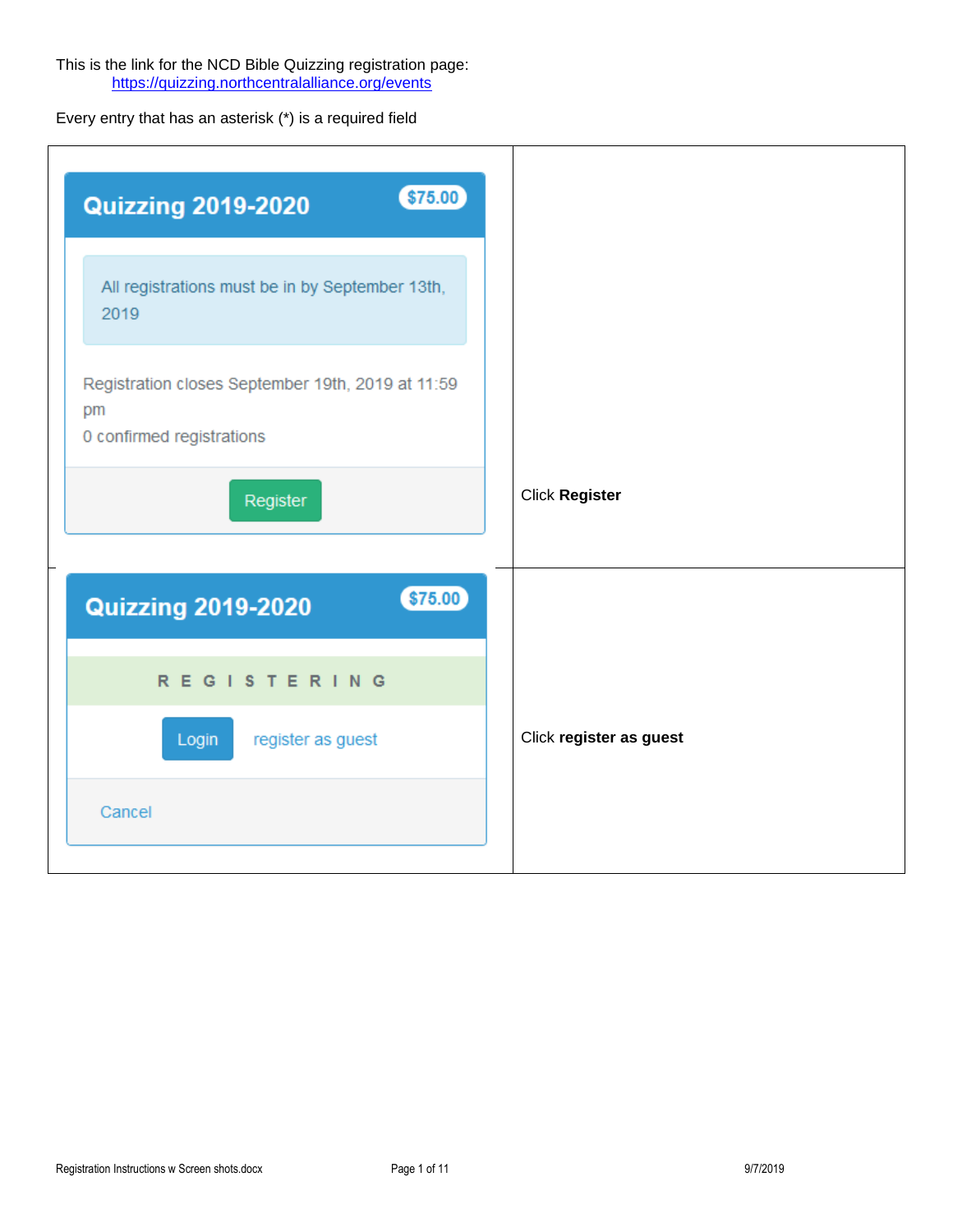| \$75.00<br><b>Quizzing 2019-2020</b>                                               |          |                                                                                                    |
|------------------------------------------------------------------------------------|----------|----------------------------------------------------------------------------------------------------|
| <b>REGISTERING</b>                                                                 |          |                                                                                                    |
| <b>Registration</b>                                                                |          |                                                                                                    |
| <b>Enter First and Last Name or Email</b>                                          |          |                                                                                                    |
| <b>Fred Flintstone</b><br>Submit                                                   |          | Enter the quizzer's name and click Submit.                                                         |
|                                                                                    |          | If the quizzer is not in the database, the profile will not                                        |
| Create New Profile                                                                 |          | be found. If this is the case click Create New Profile                                             |
|                                                                                    |          |                                                                                                    |
| Cancel                                                                             |          |                                                                                                    |
|                                                                                    |          |                                                                                                    |
| <b>Add Profile</b>                                                                 | $\times$ |                                                                                                    |
| First Name*                                                                        |          |                                                                                                    |
| Fred                                                                               |          | Enter the First and Last name again and gender.                                                    |
| Last Name *<br>Flintstone                                                          |          |                                                                                                    |
| gender<br>Male<br>Female                                                           |          |                                                                                                    |
| <b>Church Attending *</b>                                                          |          |                                                                                                    |
| Type to find a church                                                              |          | Start typing your church name.<br>If your church name appears, click it.                           |
| Create New Church                                                                  |          | If it does not appear, click the Create New<br><b>Church</b> and follow the directions on the next |
| The church you have search for is not found. You can "Create New Church" to add it |          | page.                                                                                              |
| $\Box$ Not associated with a church.<br>profile notes                              |          |                                                                                                    |
| More about who you are. Are you a pastor, elder, small group leader, etc.          |          |                                                                                                    |
|                                                                                    |          |                                                                                                    |
| cancel                                                                             | Save     | <b>Click Save</b>                                                                                  |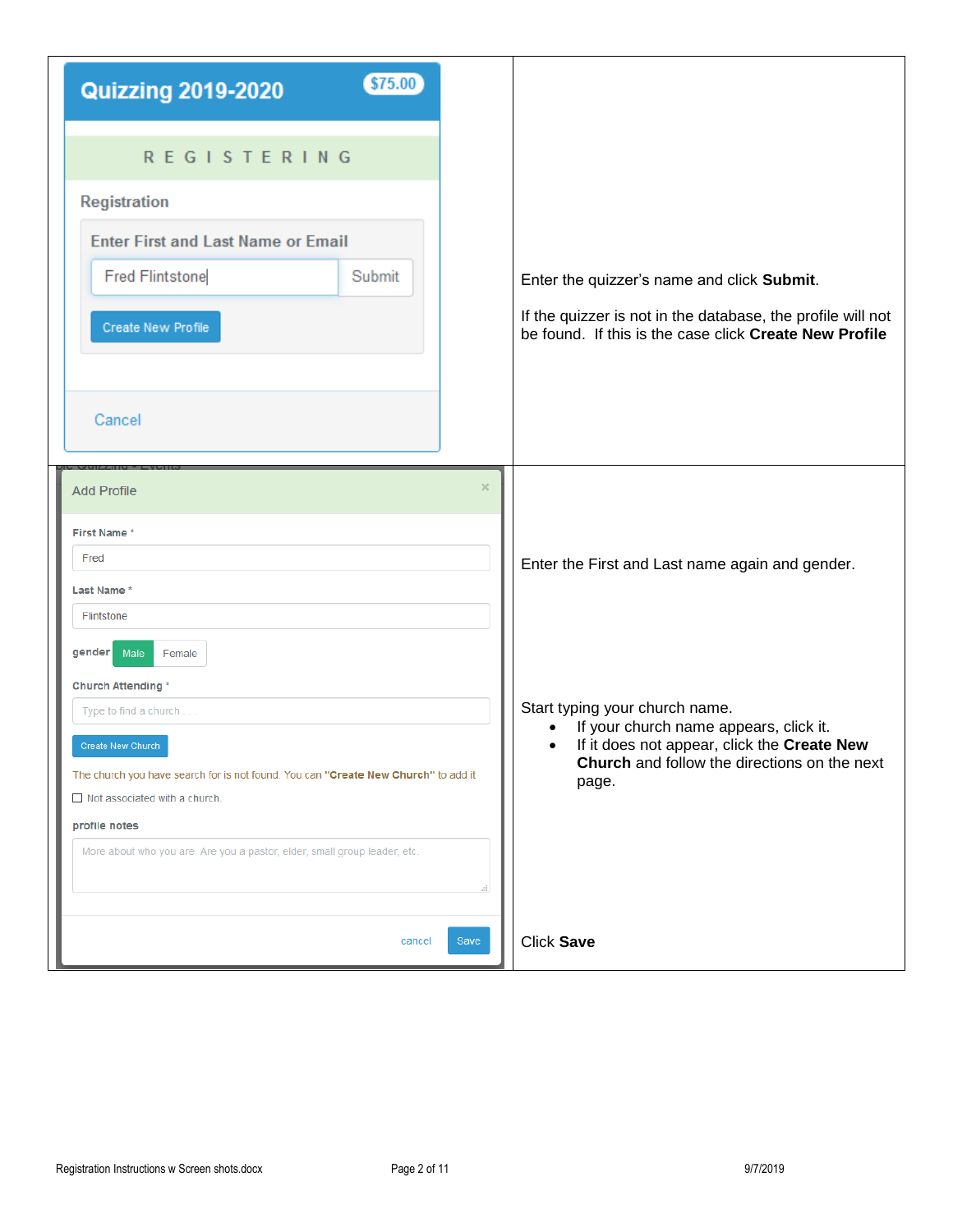| $\times$<br>Add Church |                                                    |
|------------------------|----------------------------------------------------|
| Church Name*           |                                                    |
| <b>Bedrock Church</b>  |                                                    |
| website                |                                                    |
| website                |                                                    |
| <b>Address</b>         |                                                    |
| <b>Street</b>          | When adding a new church, fill out this screen and |
| apt., suite, bldg.     | click Save                                         |
| Apt., Suite, Bldg.     |                                                    |
| $city *$               |                                                    |
| <b>Bedrock</b>         |                                                    |
| state *                |                                                    |
| Confusion              |                                                    |
| zip                    |                                                    |
| 999999                 |                                                    |
|                        |                                                    |
| Save<br>cancel         |                                                    |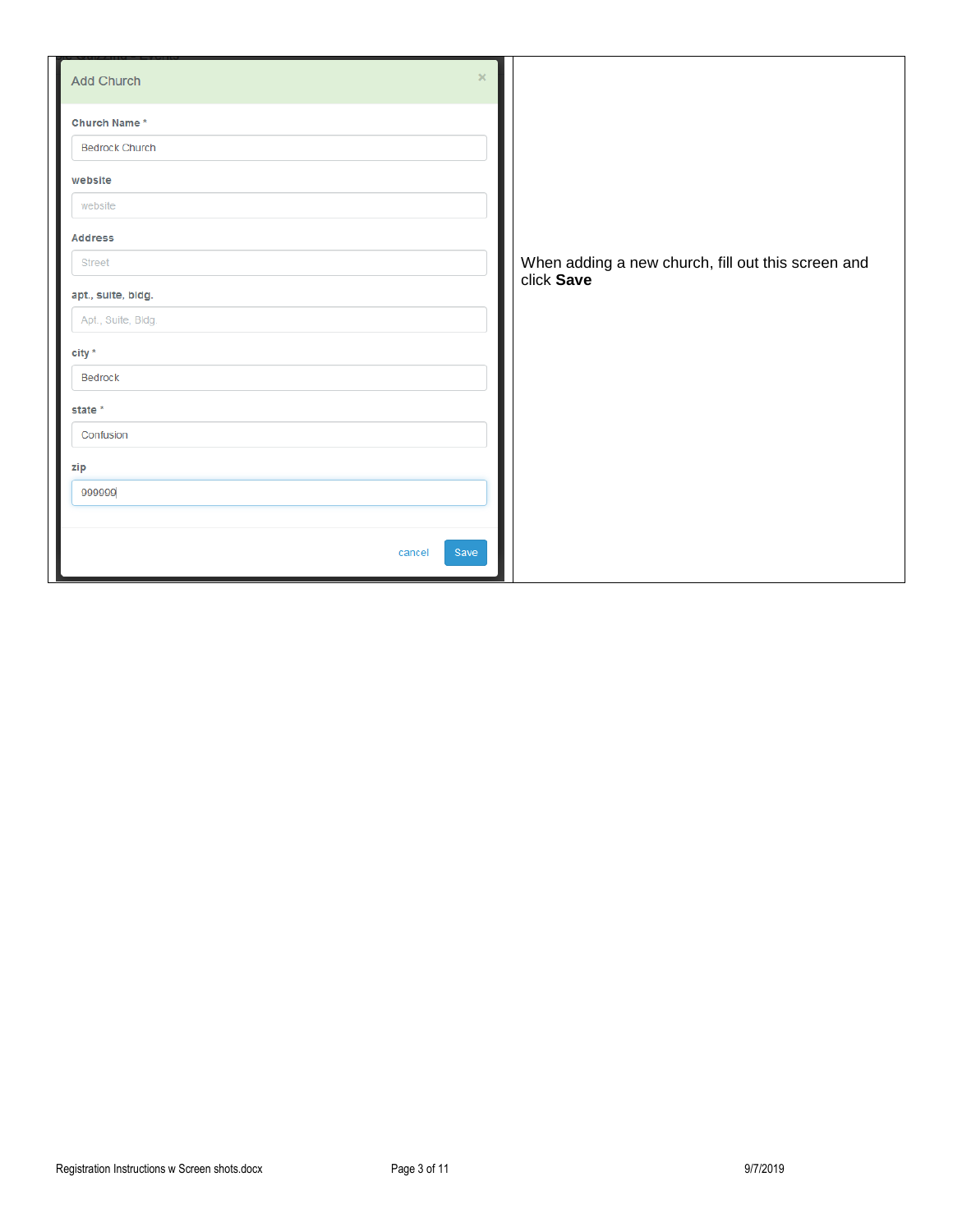| \$75.00<br><b>Quizzing 2019-2020</b>                                  |                                                 |
|-----------------------------------------------------------------------|-------------------------------------------------|
| <b>REGISTERING</b>                                                    |                                                 |
| Registration                                                          |                                                 |
| \$75.00 Fred Flintstone<br>Save                                       |                                                 |
| edit profile<br><b>Bedrock Church</b>                                 |                                                 |
| <b>Team</b>                                                           |                                                 |
| Type to find a Team                                                   | Enter the team name and click 'Create New Team' |
| Type a team name to search. If not found you<br>can create a new one. |                                                 |
| Create New Team                                                       |                                                 |
| Age                                                                   |                                                 |
| 10                                                                    |                                                 |
| <b>Entering Grade</b>                                                 |                                                 |
| 6                                                                     |                                                 |
| <b>Special Requests</b>                                               |                                                 |
|                                                                       |                                                 |
| al,                                                                   |                                                 |
| cancel  <br>Save                                                      |                                                 |
| Add Registration                                                      |                                                 |
| Total Fee: \$0.00<br>Cancel<br>Pay                                    |                                                 |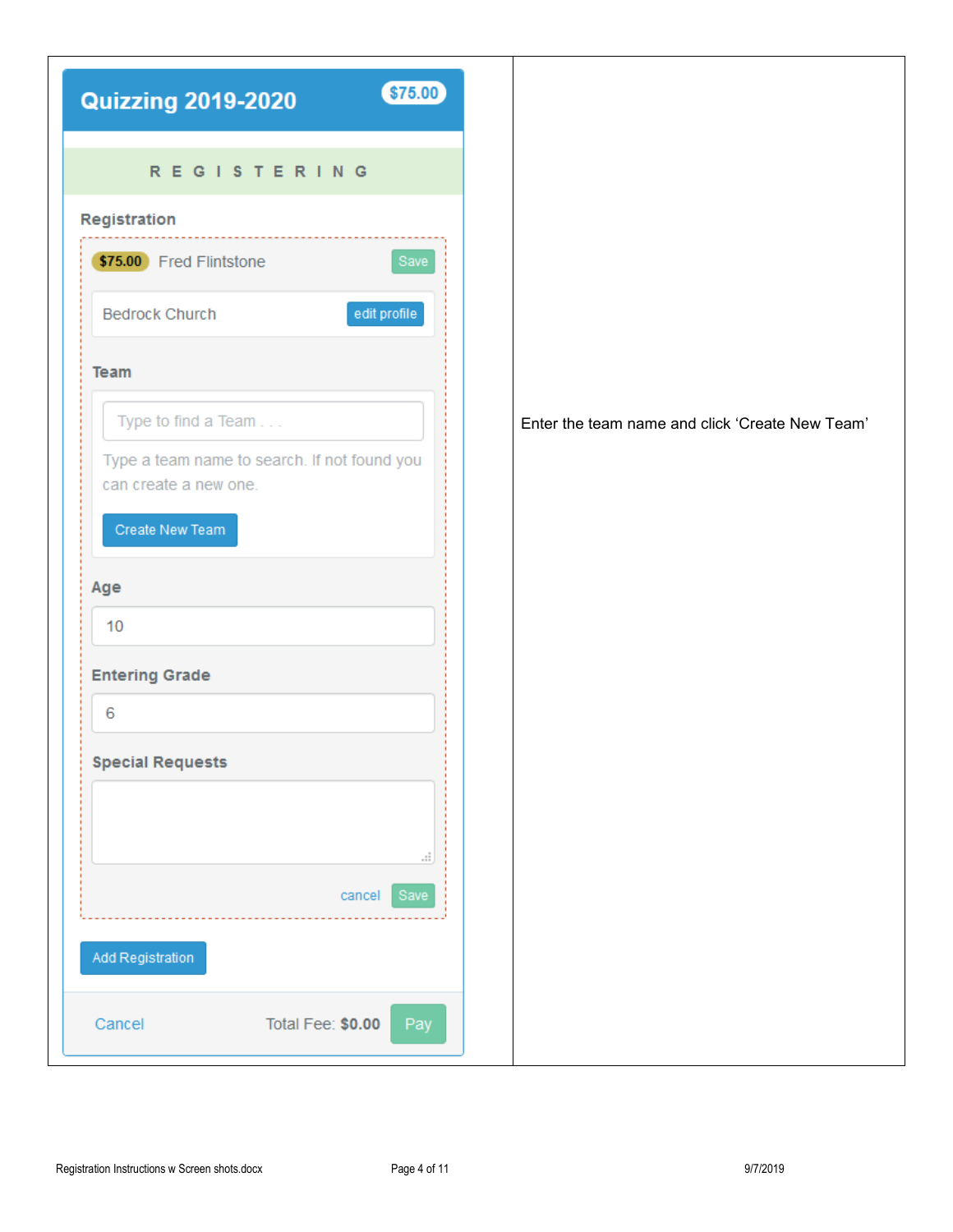| <b>Add Team</b>                           | ×                                                                                                                     |
|-------------------------------------------|-----------------------------------------------------------------------------------------------------------------------|
| Team Name*                                | Enter the following:                                                                                                  |
| <b>Bedrock Rock-Throwers</b>              | <b>Team Name</b>                                                                                                      |
| Coordinator*                              |                                                                                                                       |
| <b>Enter First and Last Name or Email</b> |                                                                                                                       |
| <b>Barney Rubble</b><br>Submit            | Coordinator (the one who will pay for the<br>$\overline{\phantom{a}}$<br>team), click Submit, then Create New Profile |
| profile not found<br>Create New Profile   |                                                                                                                       |
| Coach <sup>*</sup>                        |                                                                                                                       |
| <b>Enter First and Last Name or Email</b> |                                                                                                                       |
| <b>Barney Rubble</b><br>Submit            | Coach First & last name or email, click Submit<br>$\overline{\phantom{a}}$                                            |
| profile not found<br>Create New Profile   | then Create New Profile                                                                                               |
| <b>Assistant Coach</b>                    |                                                                                                                       |
| <b>Enter First and Last Name or Email</b> |                                                                                                                       |
| Name or Email<br>Submit                   | Assistant Coach is optional, if entered, click<br>$\overline{\phantom{a}}$<br>Submit then Create New Profile          |
| Church <sup>*</sup>                       |                                                                                                                       |
| <b>Bedrock Church</b>                     | Enter Church or click Create New Church<br>$\overline{\phantom{a}}$                                                   |
| Create New Church                         |                                                                                                                       |
| Not associated with a church.             |                                                                                                                       |
| <b>Division</b>                           |                                                                                                                       |
| A                                         | $\checkmark$<br><b>Enter Division</b>                                                                                 |
| Zone                                      |                                                                                                                       |
| Twin Cities and Grand Rapids              | $\checkmark$<br><b>Enter Zone</b>                                                                                     |
| Save<br>cancel                            | <b>Click Save</b>                                                                                                     |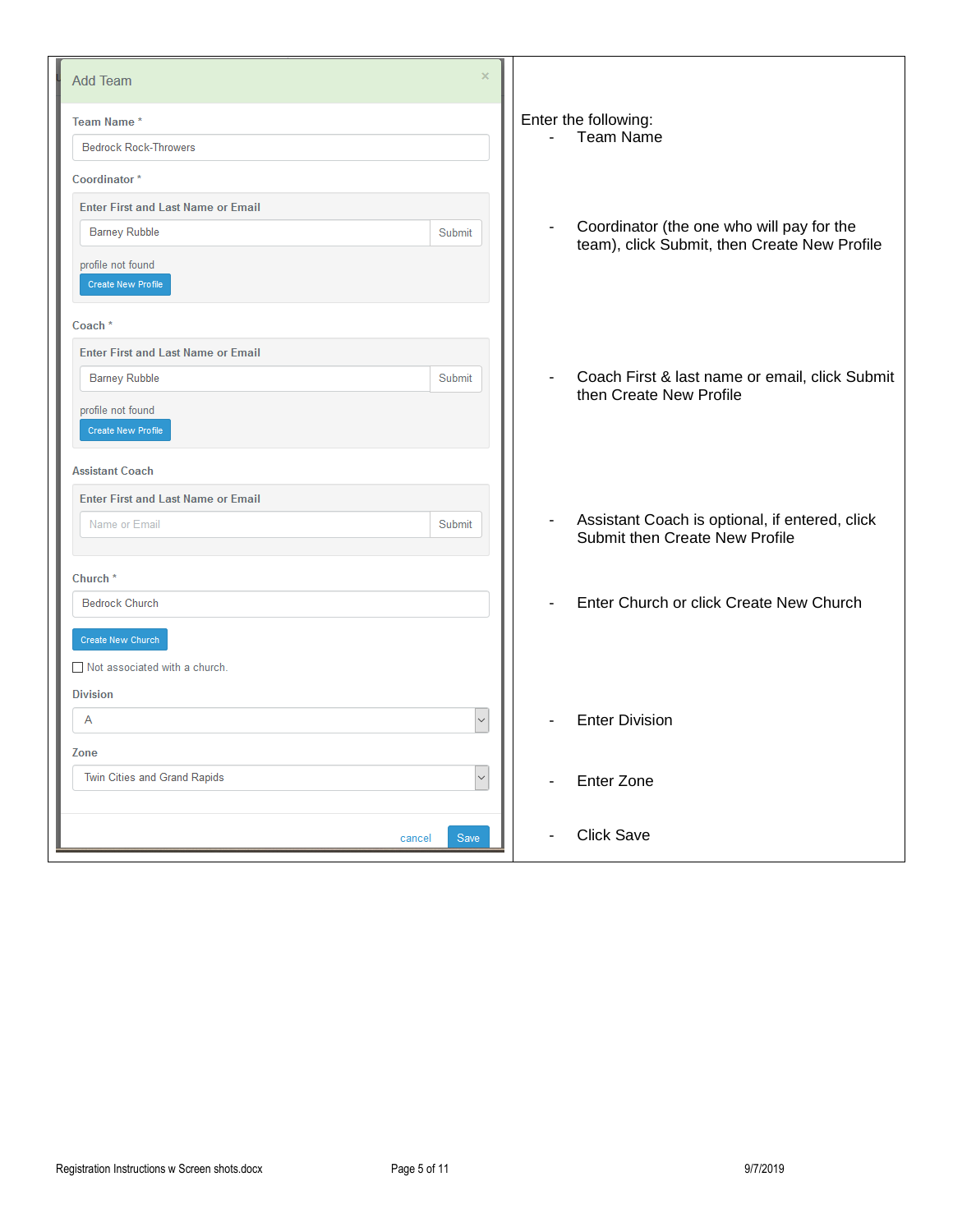| \$75.00<br><b>Quizzing 2019-2020</b>                                               |
|------------------------------------------------------------------------------------|
| <b>REGISTERING</b>                                                                 |
| Registration<br>Bedrock Rock-Throwers                                              |
| \$75.00 Fred Flintstone<br>Save<br>Division: A; Zone: Twin Cities and Grand Rapids |
| <b>Bedrock Church</b><br>edit profile                                              |
| Team                                                                               |
| <b>Bedrock Rock-Throwers</b><br>change                                             |
| Age                                                                                |
| 10                                                                                 |
| <b>Entering Grade</b>                                                              |
| 6                                                                                  |
| <b>Special Requests</b>                                                            |
|                                                                                    |
| a.                                                                                 |
| Save<br>cancel                                                                     |
| Add Registration                                                                   |
| Total Fee: \$0.00<br>Cancel<br>Pay                                                 |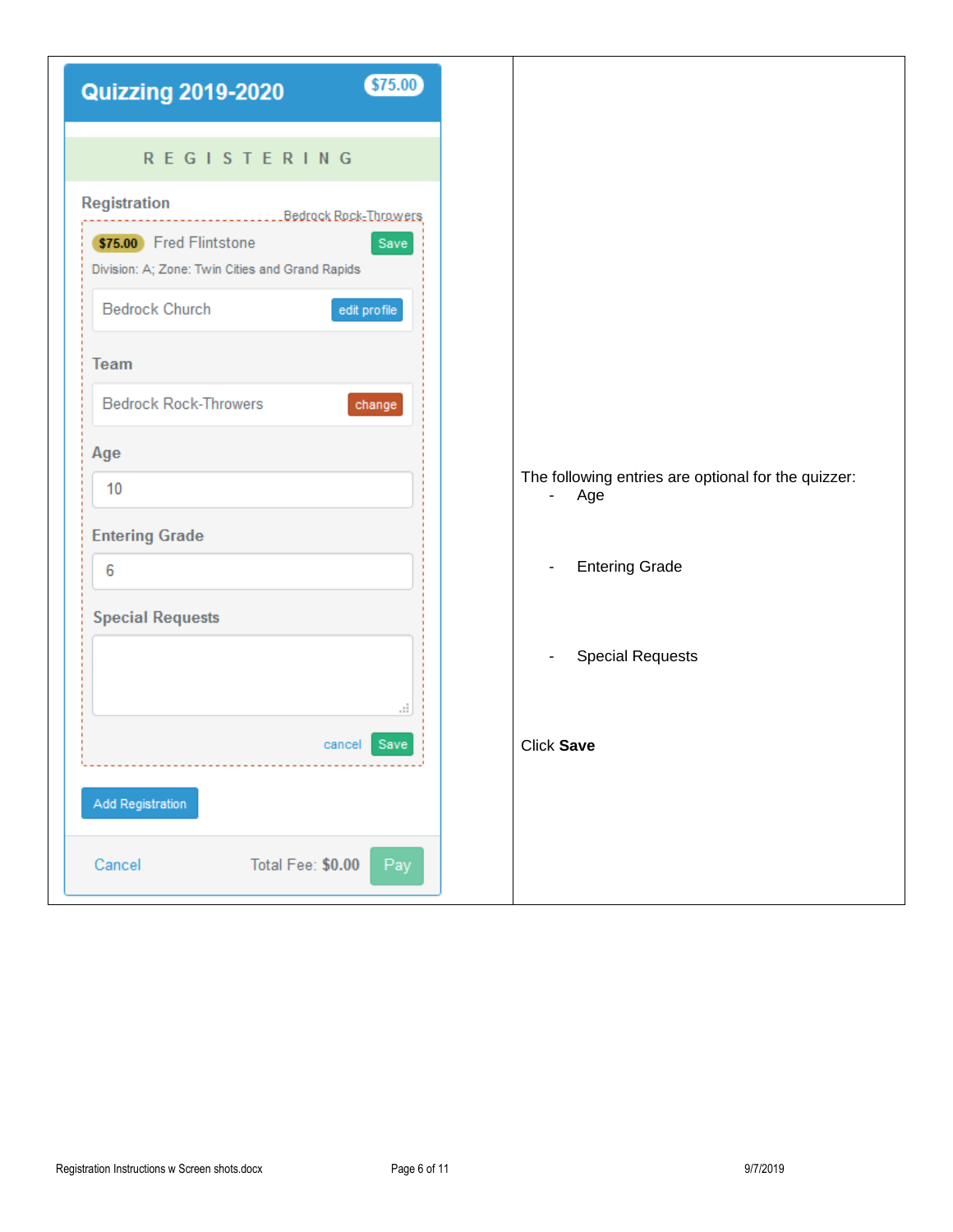| \$75.00<br><b>Quizzing 2019-2020</b>                                                                                                                |
|-----------------------------------------------------------------------------------------------------------------------------------------------------|
| <b>REGISTERING</b>                                                                                                                                  |
| <b>Registration</b><br><b>Bedrock Rock-Throwers</b><br>\$75.00 Fred Flintstone<br>edit<br>remove<br>Division: A; Zone: Twin Cities and Grand Rapids |
| Add Registration                                                                                                                                    |
| Total Fee: \$75.00<br>Cancel<br>Pay                                                                                                                 |
| \$75.00<br><b>Quizzing 2019-2020</b>                                                                                                                |
| <b>REGISTERING</b>                                                                                                                                  |
| <b>Registration</b><br><b>Bedrock Rock-Throwers</b>                                                                                                 |
| \$75.00 Fred Flintstone<br>edit<br>remove<br>Division: A; Zone: Twin Cities and Grand Rapids                                                        |
| <b>Enter First and Last Name or Email</b><br>x                                                                                                      |
| Wilma Flintstone<br>Submit                                                                                                                          |
| profile not found<br>Create New Profile                                                                                                             |
|                                                                                                                                                     |
| Total Fee: \$75.00<br>Pay<br>Cancel                                                                                                                 |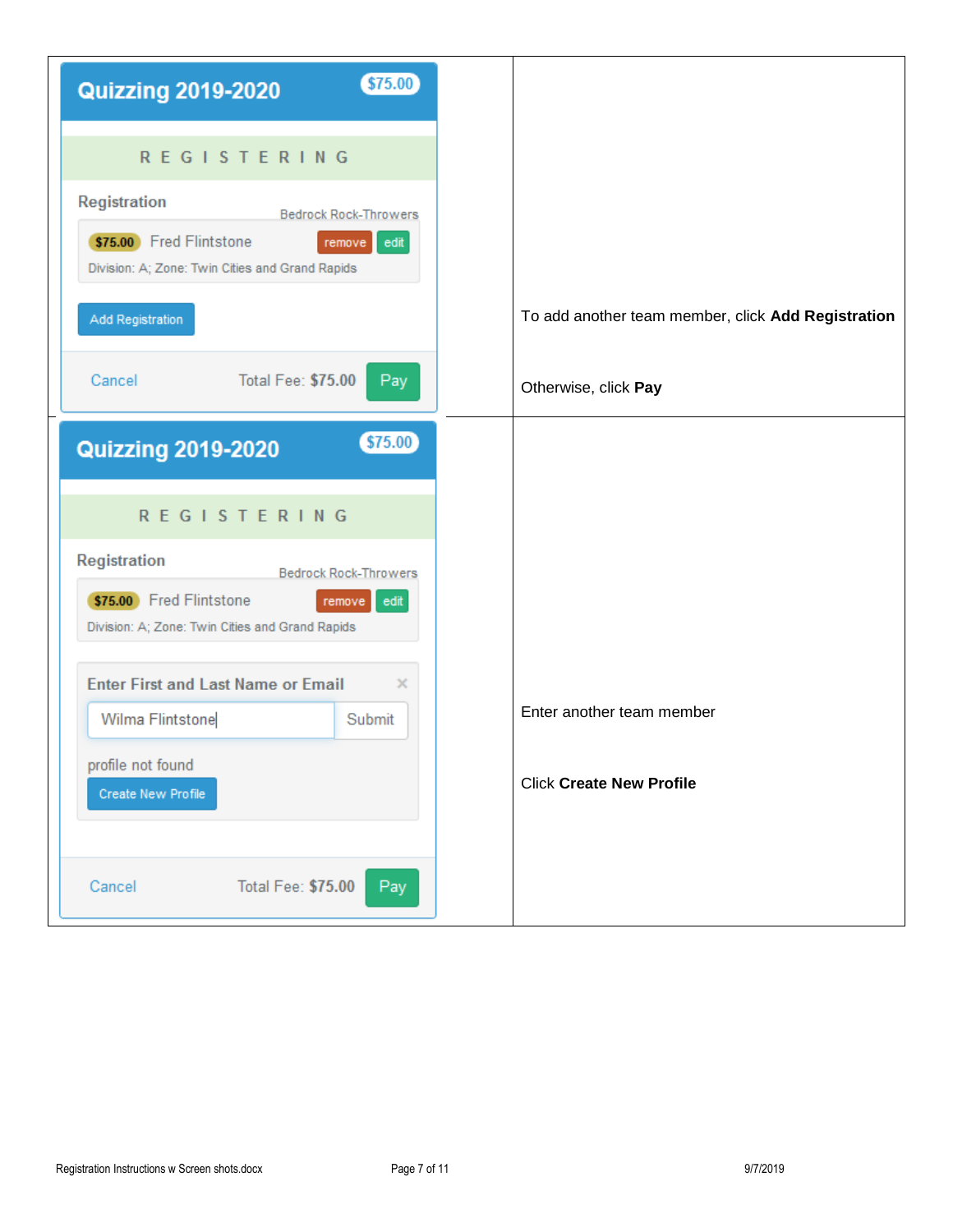| $\times$<br><b>Add Profile</b>                                            |                       |
|---------------------------------------------------------------------------|-----------------------|
| First Name*                                                               |                       |
| Wilma                                                                     | Enter required fields |
| Last Name*                                                                |                       |
| Flintstone                                                                |                       |
| Female<br>gender<br>Male                                                  |                       |
| <b>Church Attending*</b>                                                  |                       |
| <b>Bedrock Church</b>                                                     |                       |
| Create New Church                                                         |                       |
| Not associated with a church.                                             |                       |
| profile notes                                                             |                       |
| More about who you are. Are you a pastor, elder, small group leader, etc. |                       |
| ui.                                                                       |                       |
|                                                                           |                       |
| Save<br>cancel                                                            | Click Save            |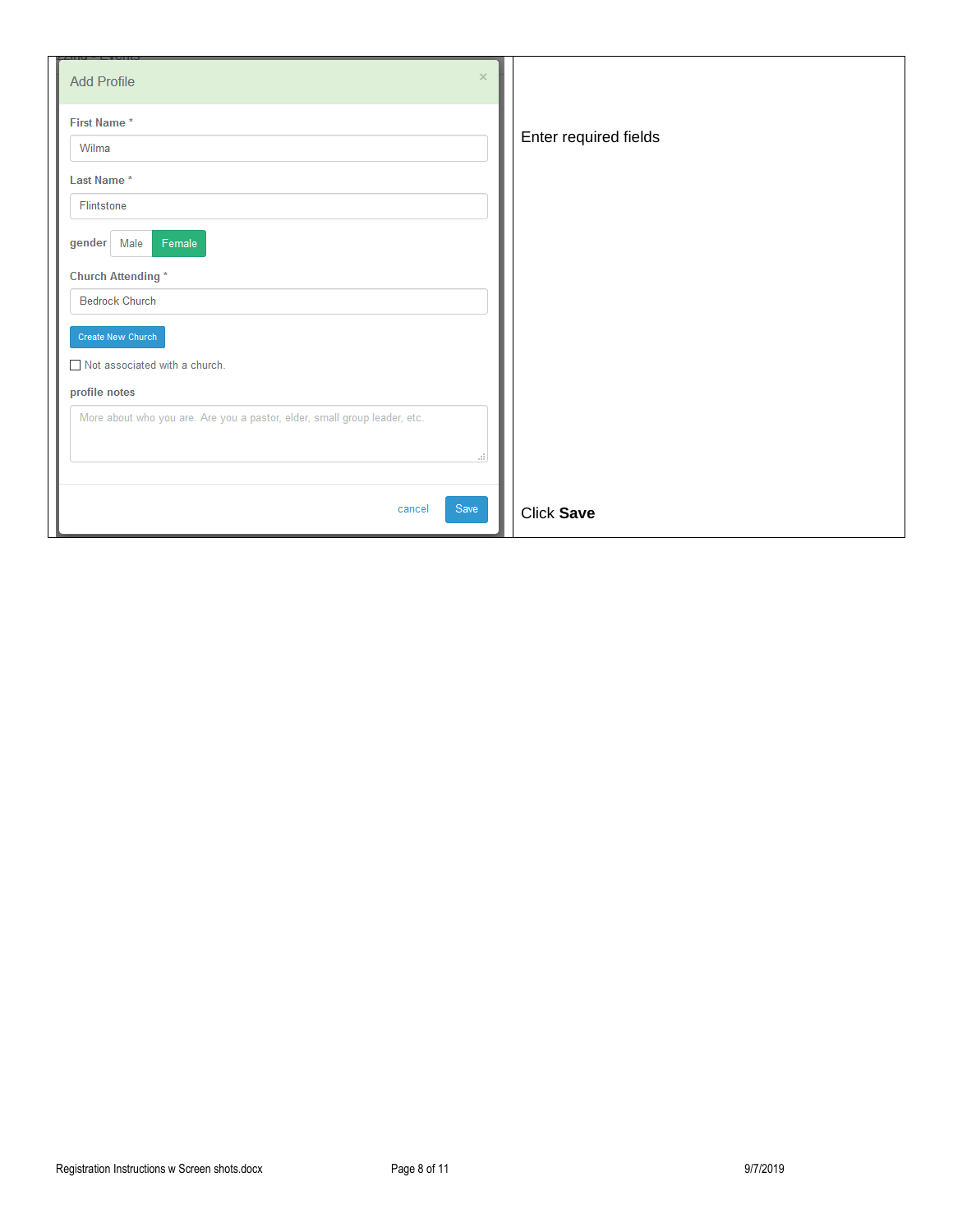| \$75.00<br><b>Quizzing 2019-2020</b>                                                                                                                                                                              |
|-------------------------------------------------------------------------------------------------------------------------------------------------------------------------------------------------------------------|
| <b>REGISTERING</b>                                                                                                                                                                                                |
| <b>Registrations</b><br><b>Bedrock Rock-Throwers</b><br>\$75.00 Fred Flintstone<br>edit<br>remove<br>Division: A; Zone: Twin Cities and Grand Rapids<br>Bedrock Rock-Throwers<br>\$75.00 Wilma Flintstone<br>Save |
| Division: A; Zone: Twin Cities and Grand Rapids<br><b>Bedrock Church</b><br>edit profile<br>Team                                                                                                                  |
| <b>Bedrock Rock-Throwers</b><br>change                                                                                                                                                                            |
| Age<br>10                                                                                                                                                                                                         |
| <b>Entering Grade</b><br>6                                                                                                                                                                                        |
| <b>Special Requests</b><br>ai.                                                                                                                                                                                    |
| Save<br>cancel<br><b>Add Registration</b>                                                                                                                                                                         |
| <b>Total Fee: \$75.00</b><br>Cancel<br>Pay                                                                                                                                                                        |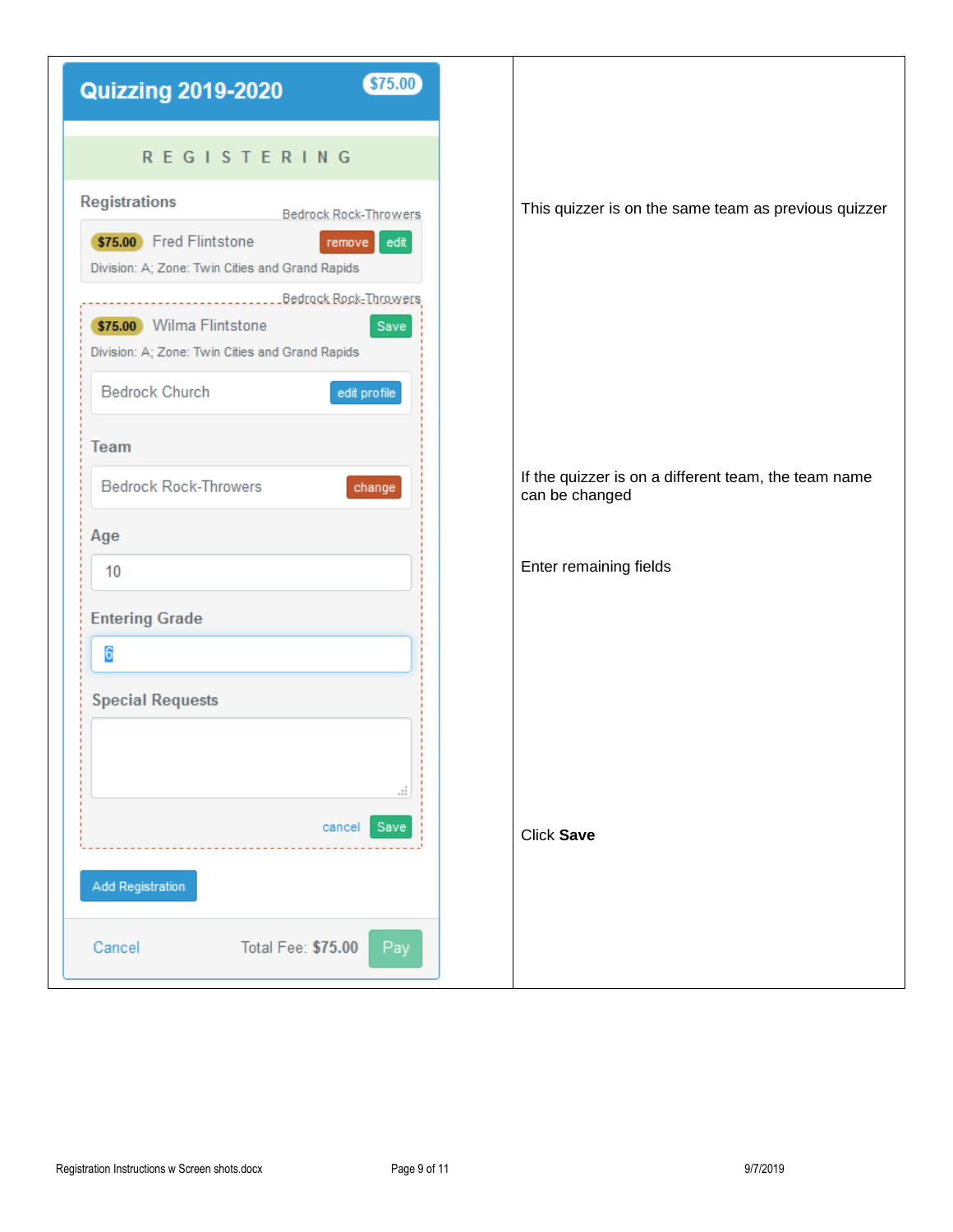| <b>REGISTERING</b><br><b>Registrations</b><br><b>Bedrock Rock-Throwers</b><br>\$75.00 Fred Flintstone<br>remove edit<br>Division: A; Zone: Twin Cities and Grand Rapids<br><b>Bedrock Rock-Throwers</b><br>\$75.00 Wilma Flintstone<br>remove edit<br>Division: A; Zone: Twin Cities and Grand Rapids<br>Add Registration<br>Or click Pay<br>Total Fee: \$150.00<br>Cancel<br>Pay<br>REGIS<br>RING<br>$\odot$<br><b>Registration Payment</b><br>Cost: \$150<br>Enter email<br><b>⊠</b> Email<br>Enter:<br><b>&amp; Name</b><br><b>⊙</b> Street<br>ZIP Code<br>City<br>÷<br><b>United States</b><br><b>Payment Info</b> | <b>Quizzing 2019-2020</b> | \$75.00 |
|------------------------------------------------------------------------------------------------------------------------------------------------------------------------------------------------------------------------------------------------------------------------------------------------------------------------------------------------------------------------------------------------------------------------------------------------------------------------------------------------------------------------------------------------------------------------------------------------------------------------|---------------------------|---------|
|                                                                                                                                                                                                                                                                                                                                                                                                                                                                                                                                                                                                                        |                           |         |
|                                                                                                                                                                                                                                                                                                                                                                                                                                                                                                                                                                                                                        |                           |         |
|                                                                                                                                                                                                                                                                                                                                                                                                                                                                                                                                                                                                                        |                           |         |
| Continue add team members                                                                                                                                                                                                                                                                                                                                                                                                                                                                                                                                                                                              |                           |         |
| payment                                                                                                                                                                                                                                                                                                                                                                                                                                                                                                                                                                                                                |                           |         |
| the name and address of the person on the<br>credit card that is going to be used for                                                                                                                                                                                                                                                                                                                                                                                                                                                                                                                                  |                           |         |
| <b>Click Payment Info</b>                                                                                                                                                                                                                                                                                                                                                                                                                                                                                                                                                                                              |                           |         |
|                                                                                                                                                                                                                                                                                                                                                                                                                                                                                                                                                                                                                        |                           |         |
|                                                                                                                                                                                                                                                                                                                                                                                                                                                                                                                                                                                                                        |                           |         |